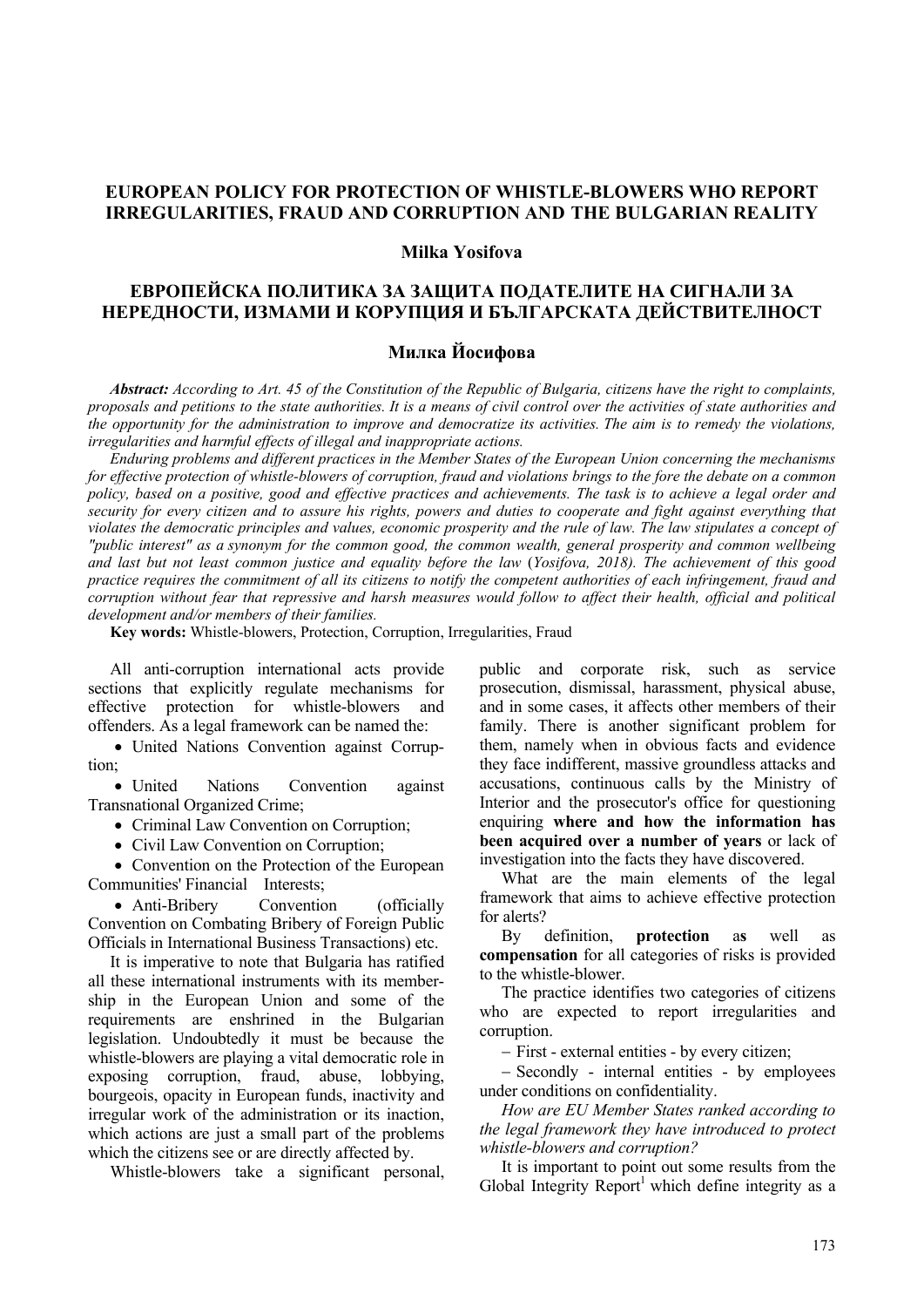modern and comprehensive category that needs to be protected. The most secured according to this report, are the citizens filing signals from the UK, Romania, Slovenia and Luxembourg. On the other hand, there are countries where there is a lack of regulation for protection of the alert and in this Bulgaria takes the first place, followed by countries like Greece, Spain, Lithuania, Portugal, Slovakia and Finland which have a fragmented and unsystematic legal framework.

The First European Union Integrity Report of April 24, 2014, prepared by Transparency International, highlights the risk of corruption in the European institutions. According to the report, the European institutions are vulnerable to corruption due to a number of *"loopholes"* -*poor application of ethical rules and transparency and financial control rules*. " The report was prepared before the European Parliament elections, which term ends in 2019, and now before the new EP elections, about 70% of the EU citizens still have the feeling of revolting corruption.

According to Karl Dolan*,* the head of Transparency International's European office *"The European institutions have done a lot to restore confidence in recent years, but solid foundations have been undermined by complicated rules, complacency and lack of consistency."*

Over the past two years, the citizens' preference and beliefs to report irregularities and corruption to the media instead of the police and the prosecutor's office are clearly highlighted. On the other hand, the practice shows that the prosecution reacts to such signals only after the media reactions. The question is how these checks are completed. Citizens' alerts to these two competent institutions are not published, nor are the results reported in their official bulletins, so it cannot be ascertained whether such signals are present, what are the results of them and what is their effectiveness. The lack of such transparency is also one of the main reasons Bulgaria once again to be at the bottom of the charts from a negative point of view.

Transparency is the only mechanism of democracy that can give enough freedom to the citizens to participate in governance and control processes. The imposition of this good practice does not require the creation of committees, agencies or ministries, but only the good will of the government and the deputies to give a green light to European best practices for the protection of whistle-blowers and corruption.

Instead, in Bulgaria, the first question after such an alert is deposited is to question the person lodging the signal from where and how the information is obtained, is it verified, which means that they are not accustomed with the meaning of the international acts in this respect to protect the subjects reporting irregularities and corruption. Or else they are well aware of them but they need some assistance in understanding them better, which help should come from the judicial system, the Commission for Counteracting Corruption and the Seizure of Unlawfully Acquired Assets, this is the State Agency for National Security, etc.

When government employees report such cases, the risk for them is significantly higher, although the European Union has announced a number of measures - called good practices. In many countries, the principle of accepting anonymous alerts has been introduced, which for Bulgaria continues to be rejected by the MPs and the government. The European Union has approved the following good practices:



The citizen, who file the report has the right to protection from the management of the respective office, including the right to be transferred to another administration, and to receive a response on the outcome of the investigation.

On 20 January 2017, a Report on the role of whistle-blowers was published to protect the financial interests of the European Union. Based on the report

by the Committee on Budgetary Control and the Committee on Constitutional Affairs (A8-0004 /  $2017$ <sup>2</sup> substantiated findings are motivated that require a detailed reading and wide public discussion of the imposition of good practices which is to help the country to improve and leave the negative front positions such as: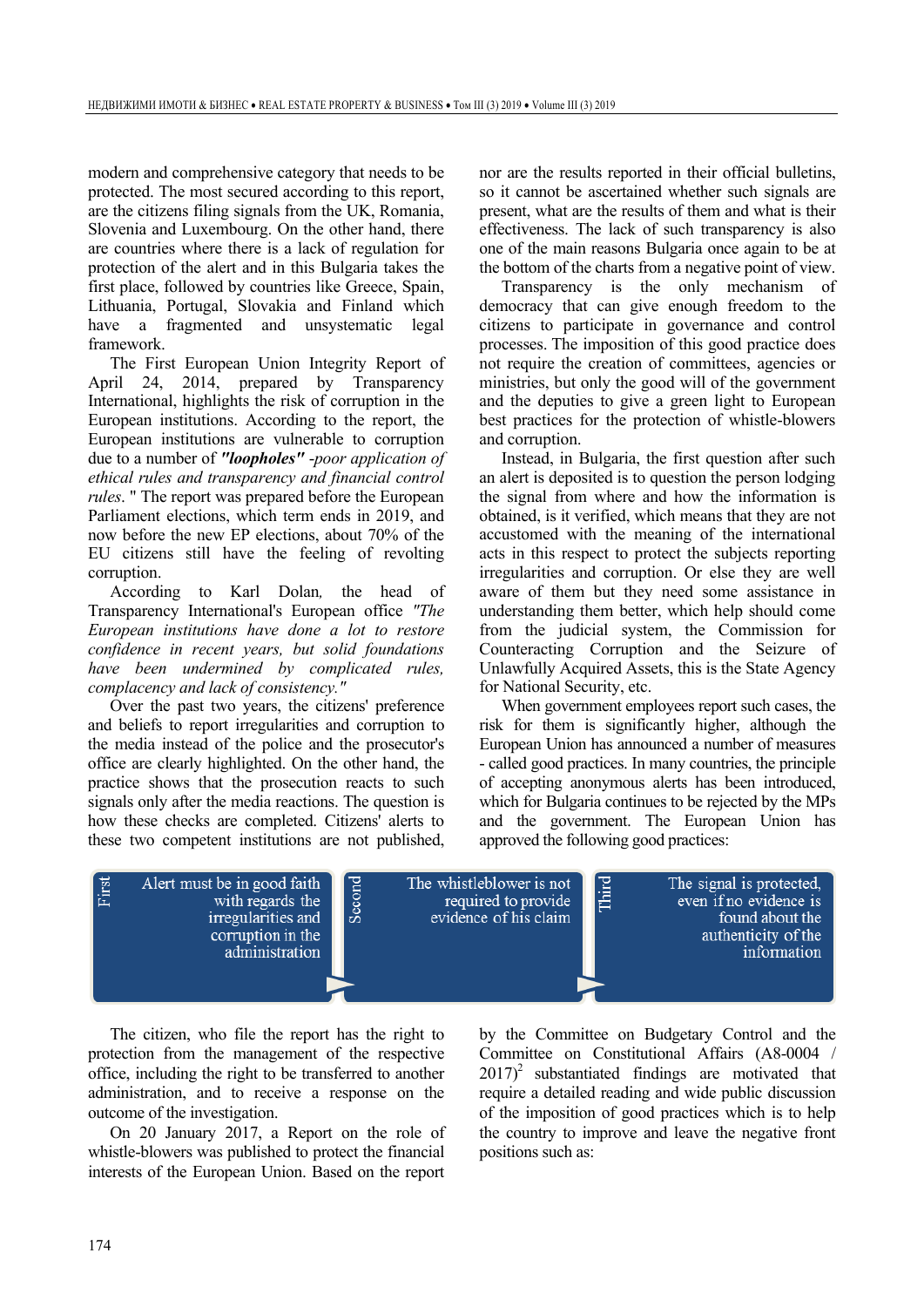

It remains for an international research institution to determine our place of protection the right of every Bulgarian citizen to report offenses and corruption without including the entire state machine against this subject and without fear of repression, dismissal, humiliation, detention and imprisonment.

# **What is the basis for the protection motives of the European Parliament for citizens, reporting offenses and corruption?**

– The Treaty on the Functioning of the European Union, and in particular Article 325 thereof,

– Article 22a, Article 22b and Article 22c of the Staff Regulations of Officials of the European Union,

– Resolution of 23 October 2013 on organized crime, corruption and money laundering: recommendations on the actions and initiatives to be taken,

– The decision of the European Ombudsman to wind up the OI /  $1/2014$  / PMC own-initiative inquiry into the reporting of infringements,

– Directive (EU) 2016/943 of the European Parliament and of the Council of 8 June 2016 on the protection of undisclosed know-how and business information (trade secrets) against their unlawful acquisition, use and disclosure,

– Article 9 of the Council of Europe`s Civil Law Convention on Corruption,

– Article 22 (a) of the Council of Europe`s Criminal Law Convention Corruption,

– Recommendation CM / Rec (2014) 7 of the Council of Europe for protection of whistleblower's,

– Articles 8, 13 and 33 of the UN Convention against Corruption,

– Principle 4 of the Recommendation of the Council on OECD on Improving Ethical Conduct in the Public Services,

– Study of the Office of the European Ombudsman of 2 March 2015 and its call for the EU institutions to adopt the required rules to report on irregularities,

– OECD publication entitled 'Providing effective protection for whistle-blowers',

– the judgment of the European Court of Human Rights in Guja v. Moldova case, Application No 14277/04 of 12 February 2008,

– Article 6 of the EU Charter of Fundamental Rights and Article 52 of its Rules of Procedure,

– Report of the Committee on Budgetary Control and the opinion of the Committee on Constitutional Affairs (A8-0004 / 2017),

THE EUROPEAN PARLIAMENT should have full access to information in order to be able to carry out the discharge procedure for whistleblowers and corruption throughout the European Union. The Parliament regularly receives information from individual citizens or nongovernmental organizations on irregularities linked to individual projects that are fully or partially financed through the Union budget.

The European Parliament confirms that whistle blowers have an important role to play in preventing, detecting and reporting irregularities related to EU budget expenditure, as well as in identifying and communicating corruption cases. For all this, it is necessary to create and promote a culture of trust that promotes European public interests and in which officials and other staff of the EU as well as the general public feel protected by good governance practices, which shows that the EU supports, protects and encourages potential whistle-blowers.

For this purpose, it is necessary to establish a vital and urgent horizontal legal framework to regulate the rights and obligations for whistle-blowers protection throughout the European Union and in the EU institutions- such as anonymity, providing legal, psychological and if necessary, financial assistance, as well as access to various information channels, rapid response schemes and more.

Reactions that allow for the protection contained in the United Nations Convention against Corruption, such as requiring Member States to provide appropriate and effective protection for whistle-blowers, frauds and corruption, which are an essential source of information in the fight against organized crime and their successful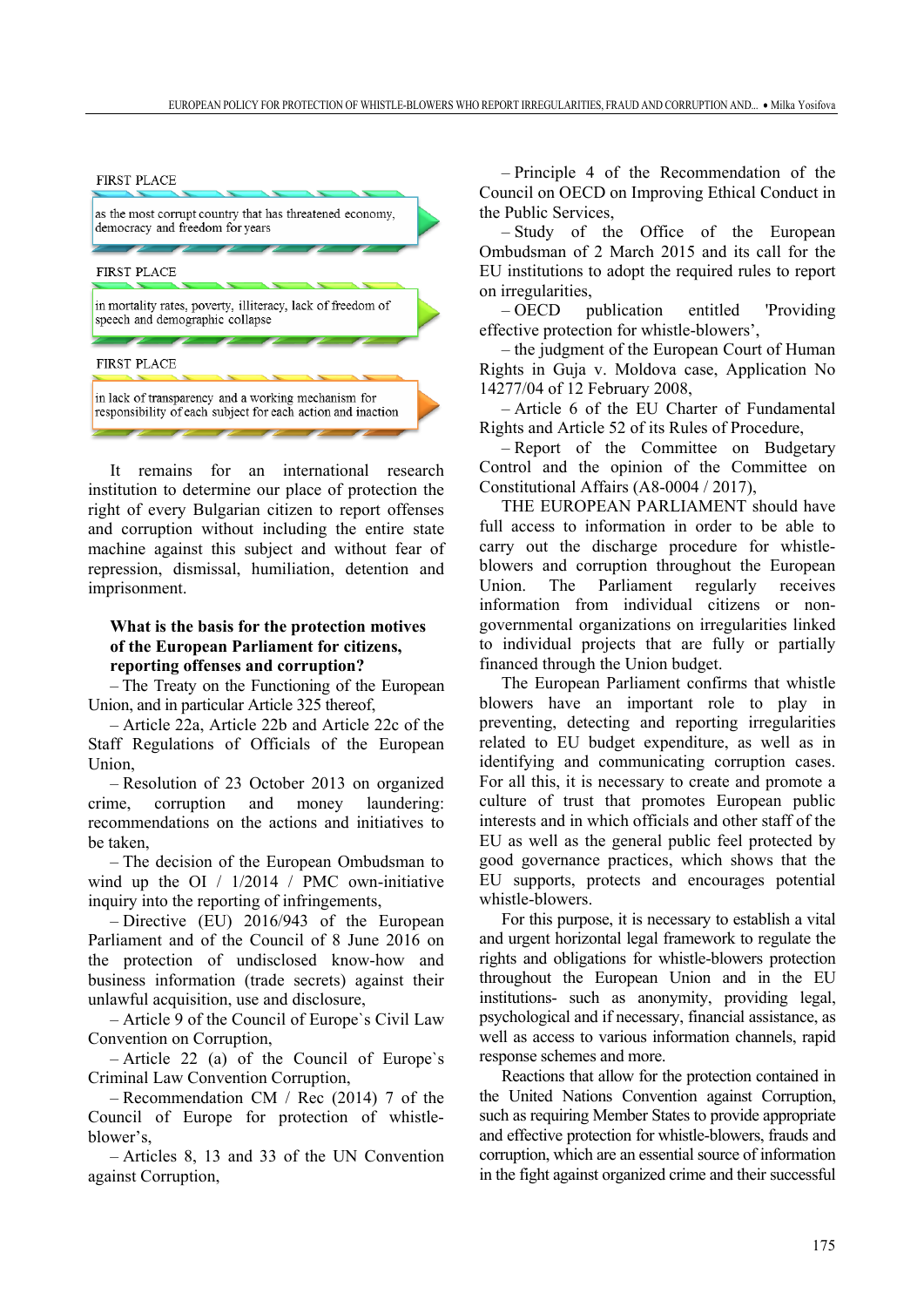investigation and mastering.

Successful investigation and tackling corruption is achieved when it is based on the principles of transparency and integrity, which therefore requires law enforcement to protect whistle-blowers throughout the European Union but only if they protect the public interest through bona fide action, in line with the case- law of the European Court of Human Rights (ECHR).

It is imperative to include one of the main arguments in the report:

*"Whereas the authorities should not restrict or reduce the ability of whistle-blowers and journalists to document and disclose illegal, unlawful or harmful practices when they disclose such information in good faith and with the public interest is a priority."*

#### **Assessment of the European legal regulation**

To starts with, we can refer to the Staff Regulations (Articles 22a, 22b and 22c), according to which all institutions of the European Union are obliged from 1 January 2014 to set up committees and work on the internal rules for the protection of the following pan-European assessment: At Member State level, the protection of the citizens reporting irregularities is not harmonized in their legislation, which is a personal and professional risk argument for the whistle-blowers, which is basically a high barrier to develop this transparency and desire for the participation of citizens in the fight against corruption. In this respect, the European Parliament also refers to guarantees, *"that all reprisals against whistle-blowers will be punished appropriately."*

Secondly, the following European Union acts can be identified:

• Commission Implementing Directive (EU) 2015/2392 sets out reporting procedures, document storage requirements and safeguards for whistleblowers;

• Directive 2013/30 / EU on the safety of oil and gas activities in coastal waters;

• Council Regulation (EU) No 596/2014 on Market Abuse;

• Directive (EU) 2015/849 on money laundering and terrorist financing, and Council Regulation (EU) No 376/2014 on the reporting of events, all in the interest of protecting the common good and the financial interests of the Union, as

well as in promoting the culture of public accountability and integrity of public and private institutions, all serious matters for discussion.

• European Parliament resolution of 14 February 2017 on the role of whistle-blowers in defending the EU's financial interests (2016/2055  $(INI)$ ;

• The European Ombudsman's decision of 2014 to launch an own-initiative inquiry into the EU institutions on the protection of whistleblowers, which welcomes the extremely positive results of this investigation; calls on the EU institutions and other bodies which have not yet implemented the guidelines drawn up after the closure of the investigation to do so without delay;

• European Parliament Decision establishing a special unit within the Parliament with a reporting mechanism and special structures (e.g. hotlines, websites, contact points) to obtain information from whistle-blowers in relation to the Union's financial interests, until an independent EU institution is established.

### **Which practices the European Union recommends as safe, effective and purposeful?**



#### **National Strategy for Prevention of Corruption in the Republic of Bulgaria 2015-2020**

Following the recognition in the preamble of the strategy that it does not offer comprehensive catalogue of measures for combating corruption, but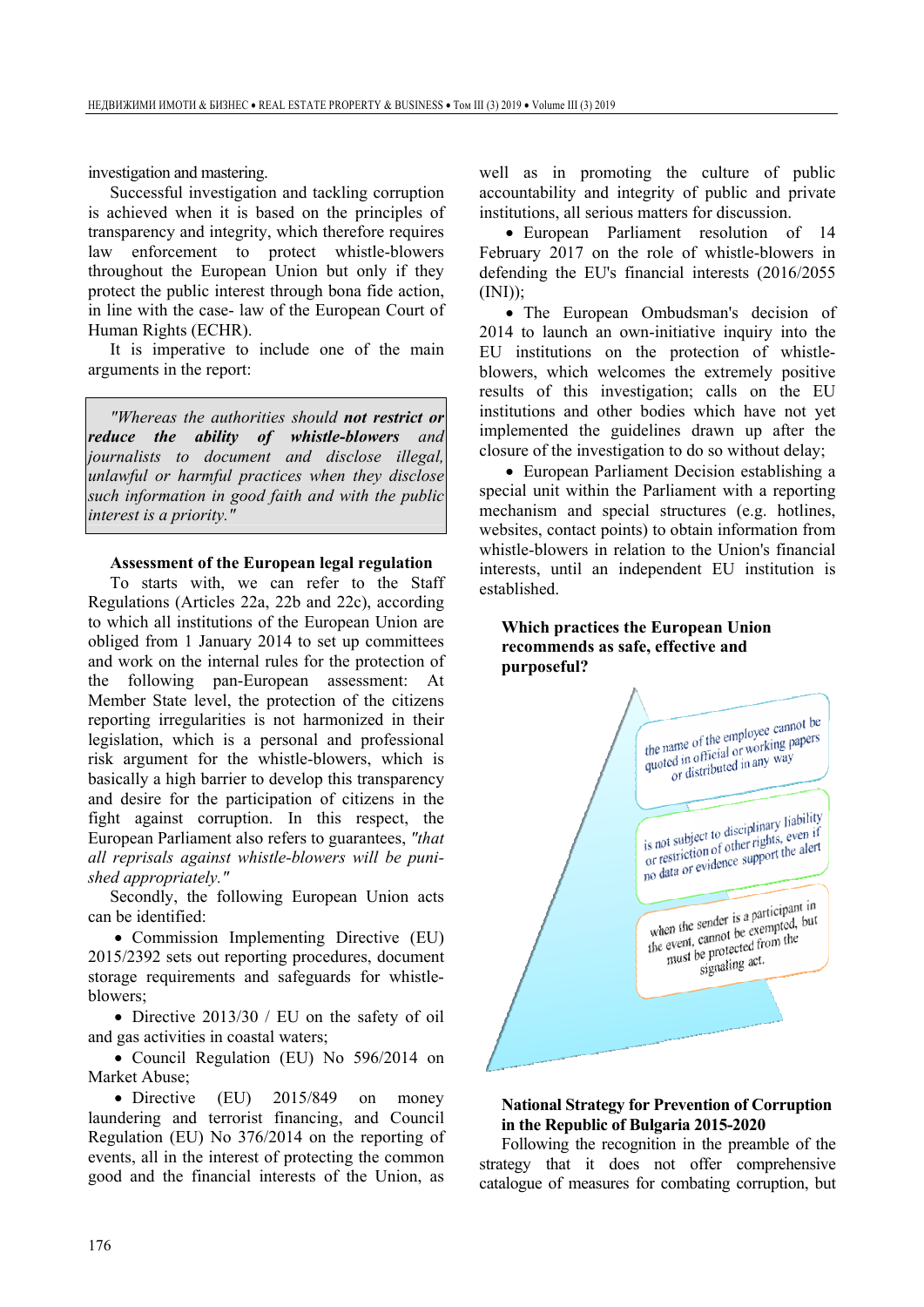its top priority is the fight against corruption in the high echelons of power, the protection of citizens reporting irregularities and corruption is found in Priority 5 entitled "Release of Citizens of petty corruption". The assessment is that the institutions do not have strategic documents or action plans to counteract corruption. It is necessary, according to the strategy, to encourage citizens to report in cases of petty corruption for which effective protection of alerts is required through a system of safeguards against persecution or official and administrative repression. The implementation of the priority is aimed at 4 measures developed schematically as a vision.

− Elaboration of uniform standards and mechanisms for submitting and processing reports of corruption by citizens and businesses;

− Settlement of the statutory obligation to consider anonymous reports that contain sufficient information to identify the offender and the offenses he has committed;

− Development of guidelines, principles and normative regulations for integrity tests as a tool of intra-institutional practice and responsibility of the heads of relevant departments for its implementation; and

− Introduction of a "hotline" and a system for receiving signals and complaints of corruption in public administration.

Another priority 6 is relevant to the theme entitled "Create an environment of public intolerance towards corruption". It contains three measures targeting systematic and target oriented policy toward Organization of communication anti-corruption campaigns, Provision of cash prizes of investigative journalists, officials and citizens who have submitted signals and specific information about corruption, led to convictions or sanctions of punished criminals and Introduction of anti-corruption education as integral part of civic education

In 2017, a Report on the Implementation of the National Strategy for Prevention and Combating of Corruption in the Republic of Bulgaria (2015-2020) was published, which reports that the above measures have no reported data, figures, analytical analysis of the implementation of the measures and concrete achievements results.<sup>3</sup>

## **Act on Counteracting Corruption and on Seizure of Illegally Acquired Property**

The law was promulgated on January 19, 2018, and there are already 5 amendments and

supplements, the latter from the first working day of 2019. Paragraph 4, article 1 of the General Provisions of the Act contains two points, which can be referred to the protection of citizens submitting signals.

"P. 4. Respect and guarantee the rights and freedoms of citizens "and" 7. Protection of persons, who have reported violations. "The application of the law requires compliance with five principles:

- legality:
- transparency;
- independence;
- objectivity and
- impartiality.

According to Art. 34 of the Law while realizing its activity on corruption prevention, the Commission shall interact with other state bodies, bodies of the local self-government, nongovernmental organization, business representatives, as well as with international organizations in carrying out its activity in the prevention of corruption. The law excludes citizens as a subject of interaction with the Commission, which limits the circle of interaction that violates the principle of transparency.

Art. 47 of Chapter six "Signals" includes several constraints that are a prerequisite for influencing citizens' willingness to report corruption and conflict of interest. In the first place, this is par. 6, which states that "*Anonymous signals shall not be examined and shall not be resent on competence".*  The text contradicts the proclaimed vision of the Strategy for Prevention and Combating Corruption in the Republic of Bulgaria 2015 - 2020, which provides in its Priority No 5 "*Settlement of the statutory obligation to consider anonymous reports that contain sufficient information to identify the offender and the offenses he has committed".* 

The question is: if there is a conflict of interest between two individuals in one institution and this is a proven fact why the signal will not be given a go ahead unless it is signed by the particular person?

Unlike the Strategy, the Act contains a special chapter on "Protection of the person, having sent the signal", which introduces obligations for the persons, who have been assigned to examine the signal not to disclose the identity of the person, not to disclose facts and data, which have become known to them in relation to the examination of the signal and to keep the written documents, given to them, from unregulated access of third persons. In special cases, upon request of the Commission chairperson,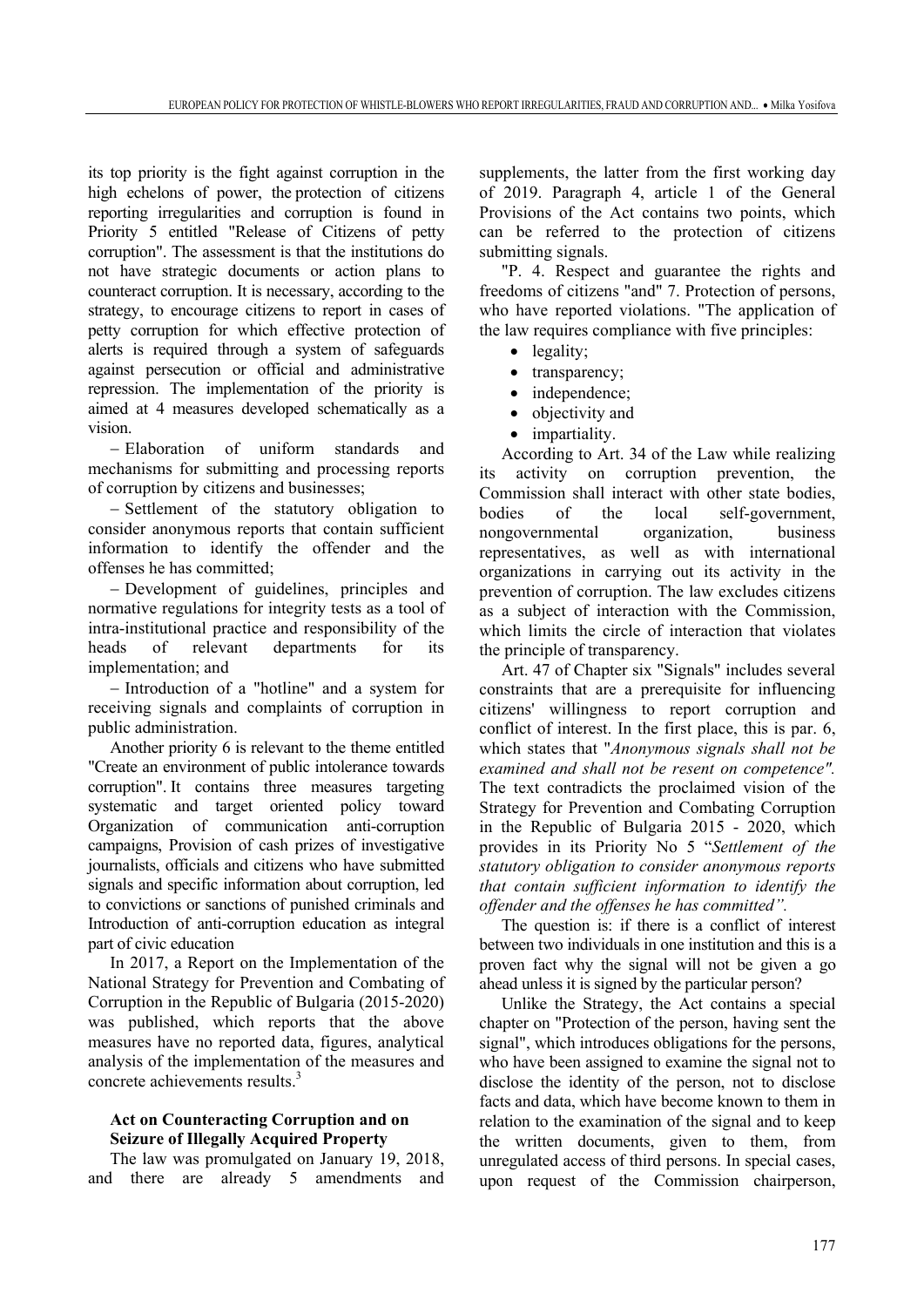assistance of the Ministry of Interior bodies may be sought for undertaking additional measures for protection of the person, having sent the signal.

With substantial legal value is the last article 51 of Chapter Seven, which states: "*Any person, who has been fired, pursued, or in relation of whom actions have been undertaken, leading to psychological or physical harassment, because of the fact, that he has sent a signal, shall be entitled to compensation under a judicial procedure for suffered property and non-property harms."* 

Attention should also be paid to the definition of "check of morality" in the law. According to item 13 of the Additional Provisions, § 1. Verification of integrity is a test, which aims to establish, that the checked person fulfils his/her powers or obligations honestly and in good faith, while observing the Constitution and the law of the country and in the interest of citizens and society.

Can the concept of "public interest" be equated with the expression "in the interest of citizens and society". According to Roman legal doctrine, it is linked to abstract concepts of "prosperity" and "wellbeing" when used to protect citizens' rights and freedoms from unfavourable managerial decisions in a democratic society or otherwise explained - in real democracies, derives from civil society, for which the two traditions are, by their very nature, close and explicable from one another, for which the interpretation should be bound and based individually in each particular case.

## **Penal Procedure Code**

In 2006, the National Assembly repealed the Law on Proposals, Alerts, Complaints and Petitions of Citizens, aimed at ensuring the wide participation of working groups and citizens in the entire system of social governance.<sup>4</sup> During the same year in April, a Penal Procedure Code came into force to determine the order for conducting penal proceedings with a view to ensure discovery of crimes, denouncement of culpable persons and proper application of the law.

The Code shall secure the protection from criminal infringements on the Republic of Bulgaria, on the life, freedom, honour, rights and lawful interests of the citizens, as well as the rights and lawful interests of the legal persons, and shall further contribute to the prevention of crime and strengthening of lawfulness. In Part Three "Pre-trial proceedings", chapter sixteen "General" lists the obligations of citizens and officials for notification.

The content of the notification is revealed in Art. 205 of the PPC. The first paragraph lays down the obligations of citizens to notify in the following sentence:

*"Where they come to know about a perpetrated crime of general nature the citizens shall be publicly obliged to notify forthwith a body of pretrial proceedings or another state body."*

It should be noted that the rule of law only refers to acts **of general crime** as a subject of reporting, whereas European policy is aimed at protecting the whistle-blowers for crimes of **frauds and corruption,** which is more valid from legal point of view. It is unacceptable for the law to require Bulgarian citizens legally to be able to identify when a violation and corrupt behaviour constitute a **crime** so to initiate a notification action. Assuming that a violation is at the root of a corruption scheme, how should it be determined whether it is a criminal offense after corruption has not been declared a criminal offense in Bulgarian criminal law? In search of the core essence of the investigated legal staff, a question was sent to the Minister of Justice under the Access to Public Information Act:

*"Since all the anti-corruption conventions that Bulgaria has ratified before its accession to the EU, call on the acceding countries to declare corruption as a crime, why this is not yet a fact in the Bulgarian Criminal Code, which may have a positive impact on the removal of the Mechanism for cooperation and scrutiny of the EC, which is still an obstacle to Schengen and the Eurozone?"*

The full response to the Ministry of Justice is provided below in the notes.<sup>5</sup>

The lack of an opportunity to properly assess what violation constitute a crime acts as a deterrent for citizens to signal. It should also be borne in mind that corruption in Bulgaria has not yet been declared as a crime.

Paragraph 1 of Art. 205 of the Penal Procedure Code introduces another requirement - the notification should be done by the citizens **"immediately".** In practice, the question arises as to how the moment of learning can be established in order to trigger the obligation of immediate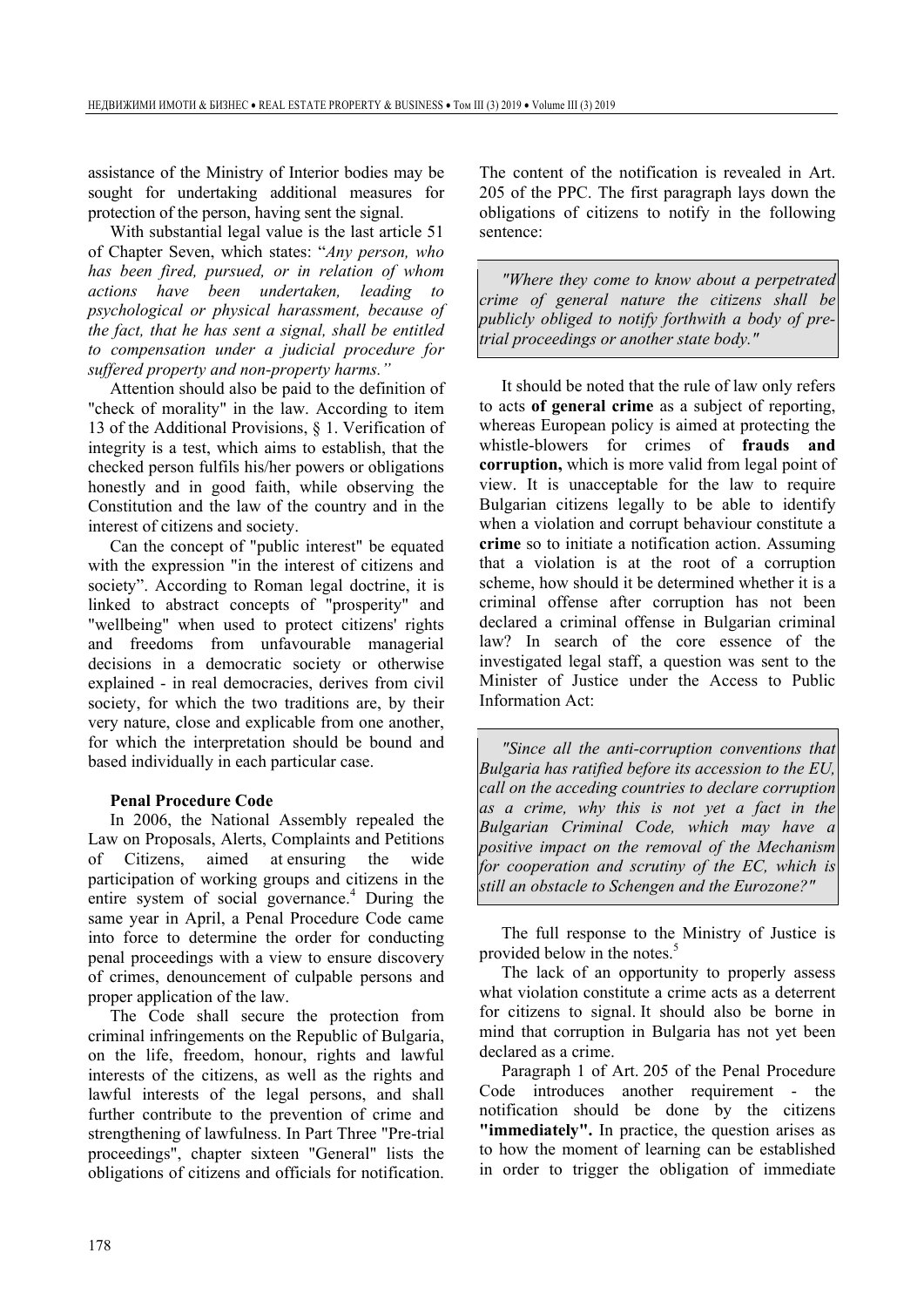notification. Rather, the question is if the citizen does not receive a notification on the pretext that he cannot judge whether or not the act is a crime?

The body of pre-trial proceedings is the Ministry of the Interior and the Prosecutor's Office, to whom the notification must be submitted. It is not clear from the version of the norm, which may be the other state body, and the form under which the notification should be made. When notified to another public authority, this is not self-sufficient in connection with the assessment of the data received. Both hypotheses (notification to another state authority by citizens or knowledge of a crime of a general nature) have as a result the purpose of para. 3 of Art. 205-obligation to immediately exercise the power to initiate proceedings, which belongs to the prosecutor and conditionally to the investigative bodies.<sup>6</sup>

On the other hand, no provision of the Penal Procedure Code permits the formation of internal conviction and decision-making on the opening of proceedings to be given to investigative bodies and the introduced hypothesis of notifying "another state body" that does not even have the characteristic of "Investigative body".

With paragraph 2 of Art. 205 of the PPC, the same obligations are imposed on the officials, with one addition "**to take the necessary measures to preserve the situation and the data of the crime".**

The analysis of the content of Art. 205 of the PPC raise more questions than answers from its application and effectiveness. The norm has been in force since the adoption of the Penalty Procedure Code (PPC) and has not been amended and supplemented over the past 12 years.

Of particular importance for the clarification of the institute notification are the norms in the secondary legislation for conducting ex-ante checks. The procedures are structured on the database that is contained in the information and the development of the investigation may end with the initiation of pretrial proceedings or refusal under Art. 213 of the PPC. The verification of the notification may also be terminated by a resolution the substance of which acts as an act giving rise to doubts on an objective basis and should be subject to a serious critical analysis. The procedural law uses the feature "lack of sufficient data", such as ambiguity, incompleteness or insufficient volume, as a basis for returning the sender's notification signal.

It should be stipulated that the abolition of the Act

on Proposals, Signals, Complaints and Applications of Citizens and its replacement by just one article in the PPC cannot actually exhaust the substance of the purpose and the tasks of citizens' to signal violations, frauds and corruption in a democratic way, which creates the prerequisites that these notices do not lead to a visible result of a position of quick resolution and effective performance such as prevention. Suffice it to indicate just one example that the possible total period for conducting a preliminary check on the alert may exceed 7 months and when exercising control by the Prosecutor's Office there is another possibility to extend the time limit by another month when the decree is changed for refusal based on incomplete data and clarification of circumstances.

Let's reiterate that the preliminary check is about collecting enough data that is not contained in the alert signal for a crime, sufficient conviction of the probability that this event has occurred in the objective reality.<sup>7</sup>

This outlines the need for a serious debate to answer the issues raised and to address this issue in full to enable citizens and officials to report, convinced that they will have full and objective protection against the possibility of the notification being used such as repression, dismissal or for years to be called for further clarification on the alert, which is a prerequisite for the sender to become a victim or convicted of defamation under the current legal protection.

# **Conclusion**

A historical review, despite the socialist nature of the 1952 CCP, shows that, despite the limited application, there are cases of receiving and viewing anonymous crime signals. The 1974 Code includes for the first time an instrument of prescreening by signals from pre-trial authorities without conducting investigative actions under the CCP. Since 2003, investigators from the Ministry of Interior and other administrative bodies have carried out preliminary checks on received signals, without the right to disclose information about this.

In 2006, Art. 205 of the CCP, which is the basis of this study. Concentrating actions inherent in the criminal process creates mainly obstacles to the rapid decision of the competent authority. By the end of 2013, the Ministry of Interior's Instruction 89 introducing ex-ante checks, repealing Guideline No 281 / 08.12.2006, was in effect in the end of 2013. In 213 and 2014, The Supreme Administrative Court issues definitions that are declared ineligible because